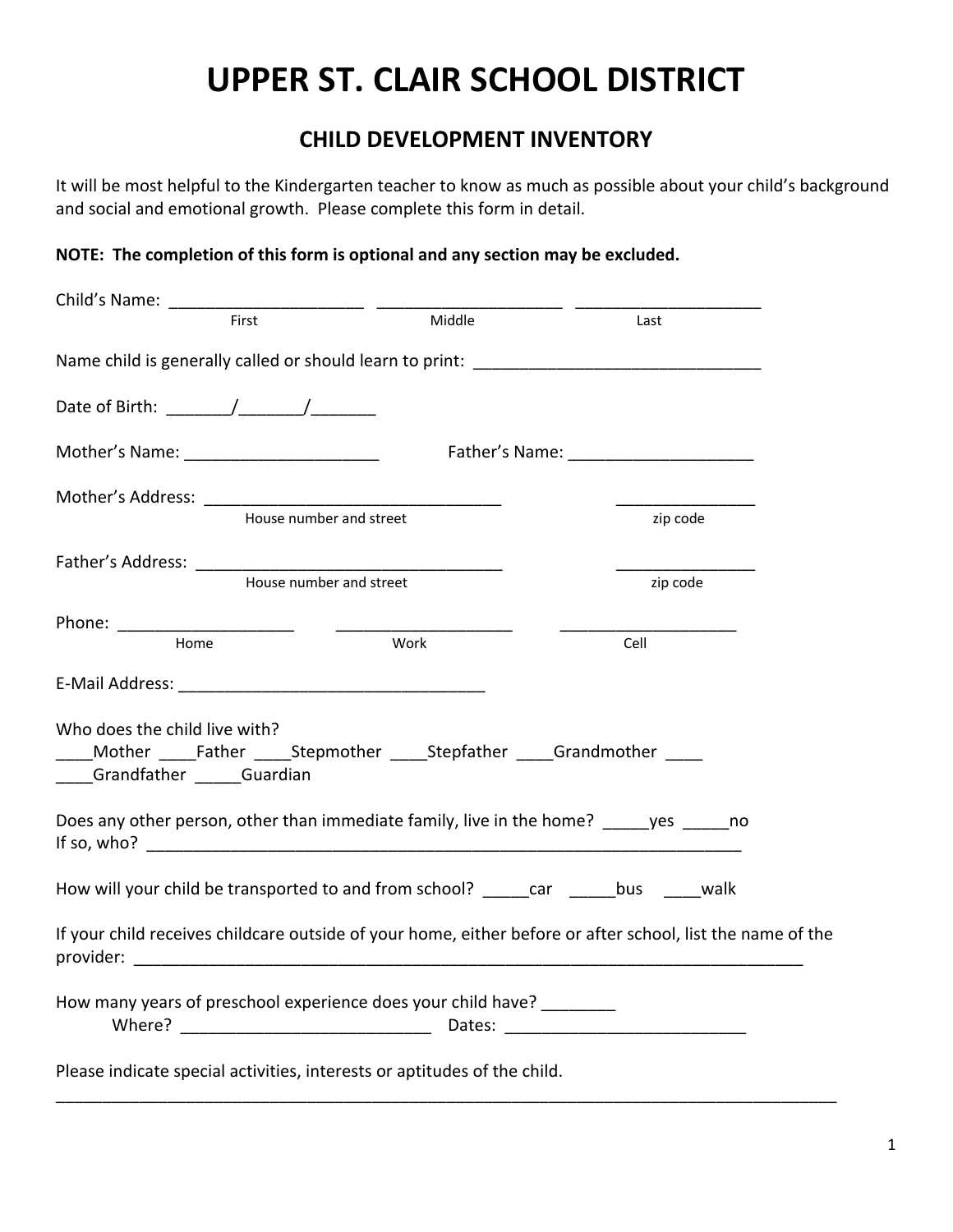| How do you feel your child gets along with other children?                                                                                                                                             |            |           |  |  |
|--------------------------------------------------------------------------------------------------------------------------------------------------------------------------------------------------------|------------|-----------|--|--|
| Does your child prefer to play alone or with others? _______ alone _______ with others                                                                                                                 |            |           |  |  |
| In a group situation, will your child assume a leadership role? yes ho                                                                                                                                 |            |           |  |  |
|                                                                                                                                                                                                        |            |           |  |  |
| Should discipline be necessary, how does your child react to receiving disciplinary consequences?                                                                                                      |            |           |  |  |
| List recent significant experiences your child may have had, i.e. a family move, serious illness, death in the<br>family, special travel, acquisition or loss of a pet, a new baby in the family, etc. |            |           |  |  |
| Is your child burdened by any unpleasant experiences at the present time? _____ yes _____ no                                                                                                           |            |           |  |  |
|                                                                                                                                                                                                        |            |           |  |  |
| Which hand does your child prefer to use for writing/drawing? ______right ______left<br>Does your child use left-handed scissors? ______ yes ______ no                                                 |            |           |  |  |
|                                                                                                                                                                                                        |            |           |  |  |
| Are you concerned with any of the following:<br><b>BEHAVIOR</b>                                                                                                                                        | <b>YES</b> | <b>NO</b> |  |  |
| <b>Temper Tantrums</b>                                                                                                                                                                                 |            |           |  |  |
| Timidity, Fears                                                                                                                                                                                        |            |           |  |  |
| Nervous Habits / Anxiety                                                                                                                                                                               |            |           |  |  |
|                                                                                                                                                                                                        |            |           |  |  |
| <b>Sleeping Habits</b><br><b>Bathroom Habits</b>                                                                                                                                                       |            |           |  |  |
|                                                                                                                                                                                                        |            |           |  |  |
| <b>Speech Concerns</b>                                                                                                                                                                                 |            |           |  |  |
| Aggressiveness                                                                                                                                                                                         |            |           |  |  |
| Reaction to Authority                                                                                                                                                                                  |            |           |  |  |
| <b>Eating Concerns</b>                                                                                                                                                                                 |            |           |  |  |
| <b>Hearing Concerns</b><br><b>Eyesight Concerns</b>                                                                                                                                                    |            |           |  |  |

\_\_\_\_\_\_\_\_\_\_\_\_\_\_\_\_\_\_\_\_\_\_\_\_\_\_\_\_\_\_\_\_\_\_\_\_\_\_\_\_\_\_\_\_\_\_\_\_\_\_\_\_\_\_\_\_\_\_\_\_\_\_\_\_\_\_\_\_\_\_\_\_\_\_\_\_\_\_\_\_\_\_\_\_\_

If you answered YES to any of the above, please explain: